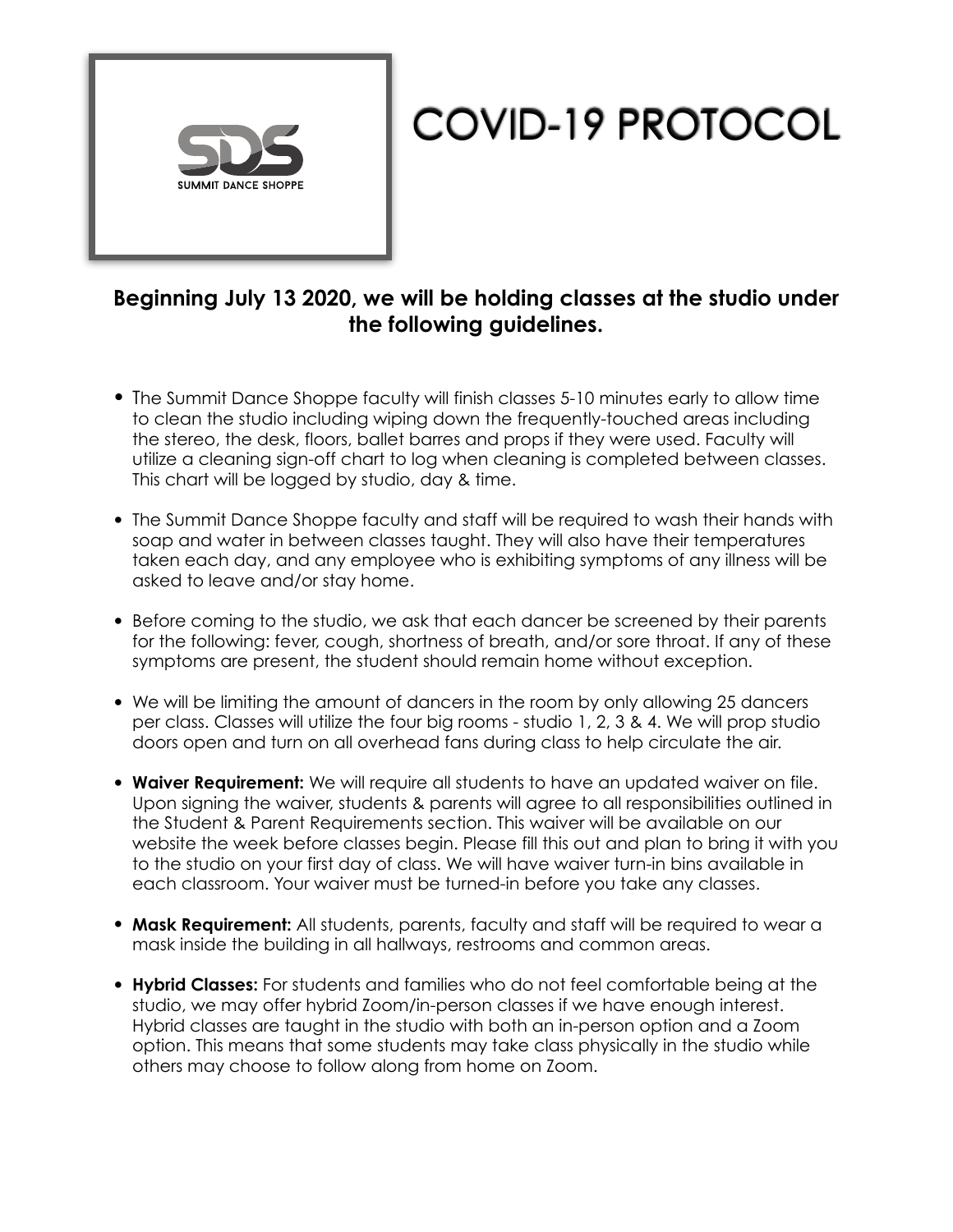## **FACILITY UPDATES**

- To limit the amount of people in the building, parents will not be allowed into the studio to watch class. Chairs in our viewing areas have been removed.
- An abundance of hand sanitizing stations have been set up throughout the studio.
- Vending machines and kitchen appliances have been turned off and will not be in use. We will still have our fridge with beverages and some snacks available for purchase.
- Water fountains are closed. A touch-free water bottle filler has been added for students to use to fill up their reusable water bottles. Water will also be available for purchase upstairs.
- No dance bags/personal items will be permitted in the dressing rooms. Dressing rooms will be open for restrooms only.
- Any additional acro mats/exercise equipment/ballet barres have been removed from the studios. Remaining acro mats/equipment/ballet barres will be disinfected after each class if they are used.
- Studio doors will remain open during classes to increase airflow and limit hand contact. We will also run all overhead fans during class to keep the air circulating.
- Dance floors have been marked in six-foot increments with multi-colored dots to indicate where dancers can stand while working in the center or across the floor.
- Six-foot markers will be placed on the floor in the hallways to keep students properly distanced as they wait to enter their classroom.
- The building will be cleaned & disinfected daily by a professional cleaning company in addition to our staff addressing frequently touched areas & restrooms throughout the day.
- Health and safety signs have been placed throughout the studio to remind students & parents of our updated protocols.